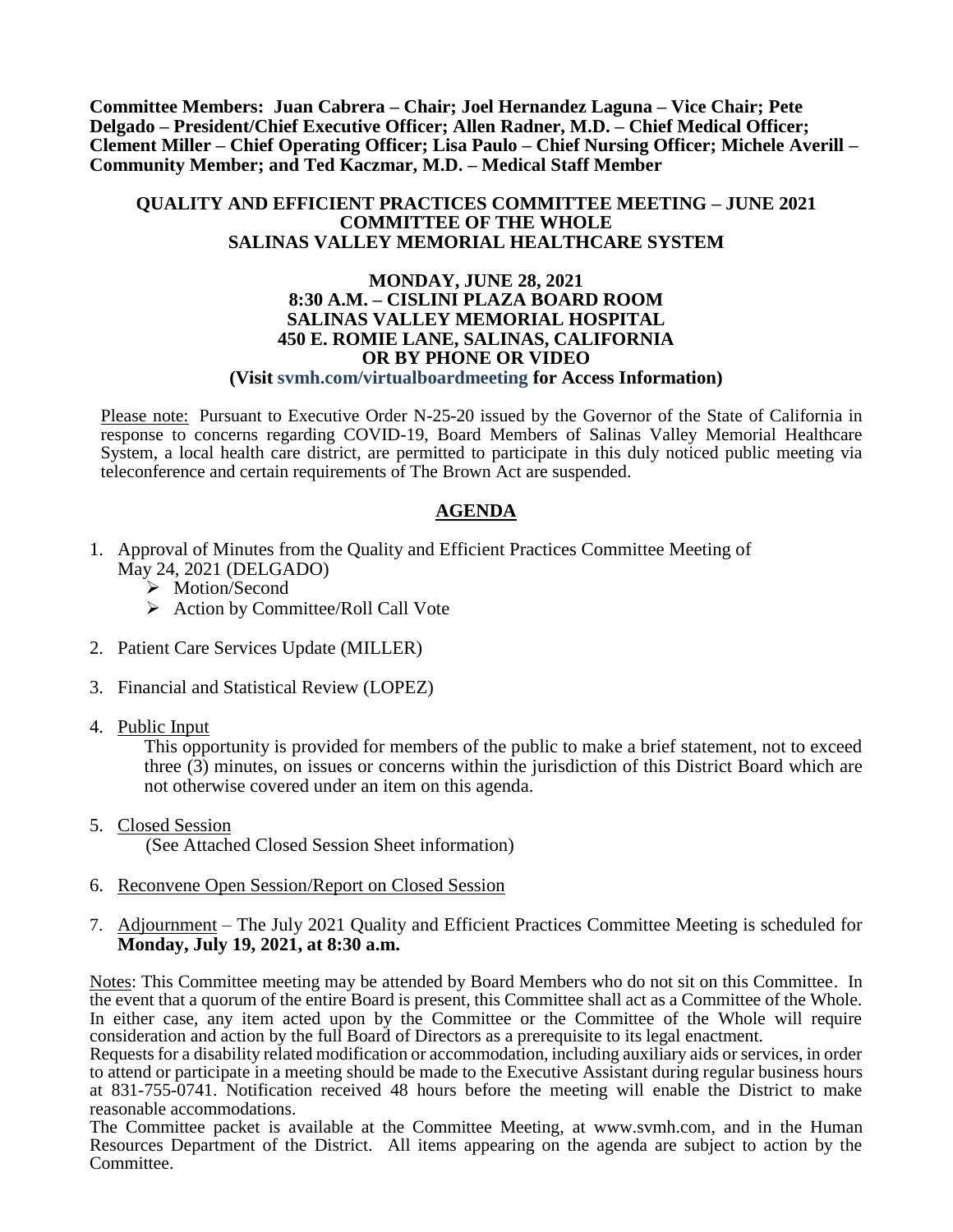#### **SALINAS VALLEY MEMORIAL HEALTHCARE SYSTEM QUALITY AND EFFICIENT PRACTICES COMMITTEE MEETING OF THE BOARD OF DIRECTORS – COMMITTEE OF THE WHOLE**

## **AGENDA FOR CLOSED SESSION**

Pursuant to California Government Code Section 54954.2 and 54954.5, the board agenda may describe closed session agenda items as provided below. No legislative body or elected official shall be in violation of Section 54954.2 or 54956 if the closed session items are described in substantial compliance with Section 54954.5 of the Government Code.

# **CLOSED SESSION AGENDA ITEMS**

#### **[ ] LICENSE/PERMIT DETERMINATION** (Government Code §54956.7)

**Applicant(s)**: (Specify number of applicants)

# **[ ] CONFERENCE WITH REAL PROPERTY NEGOTIATORS**

(Government Code §54956.8)

**Property:** (Specify street address, or if no street address, the parcel number or other unique reference, of the real property under negotiation):

**Agency negotiator:** (Specify names of negotiators attending the closed session):

**Negotiating parties**: (Specify name of party (not agent):

**Under negotiation:** (Specify whether instruction to negotiator will concern price, terms of payment, or both): where the contract of the contract of the contract of the contract of the contract of the contract of the contract of the contract of the contract of the contract of the contract of the contract of the contract of t

#### **[ ] CONFERENCE WITH LEGAL COUNSEL-EXISTING LITIGATION** (Government Code §54956.9(d)(1))

**Name of case:** (Specify by reference to claimant's name, names of parties, case or claim numbers): , or

**Case name unspecified:** (Specify whether disclosure would jeopardize service of process or existing settlement negotiations):

#### **[ ] CONFERENCE WITH LEGAL COUNSEL-ANTICIPATED LITIGATION** (Government Code §54956.9)

Significant exposure to litigation pursuant to Section 54956.9(d)(2) or (3) (Number of potential cases):

Additional information required pursuant to Section 54956.9(e):

Initiation of litigation pursuant to Section 54956.9(d)(4) (Number of potential cases):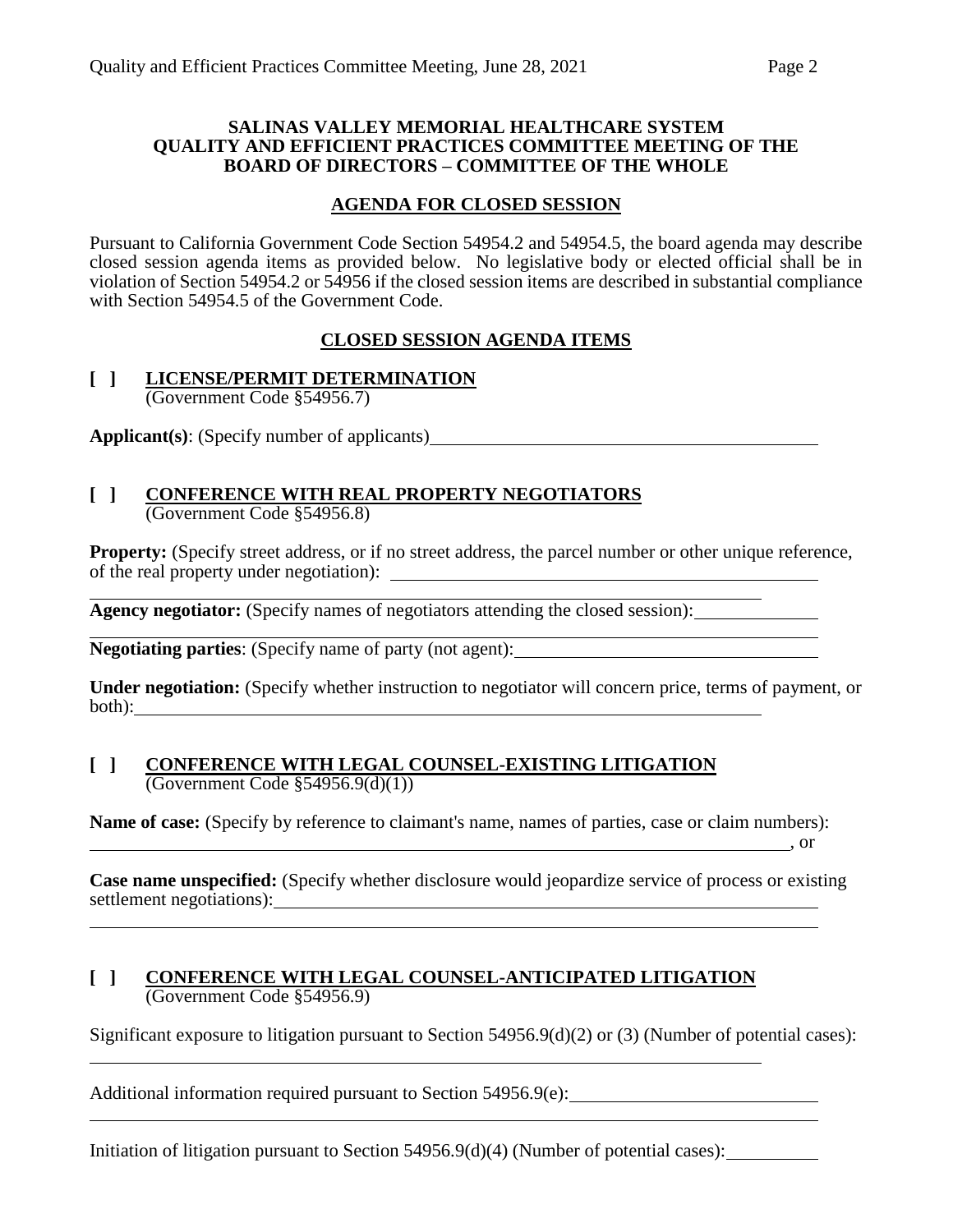#### **[ ] LIABILITY CLAIMS** (Government Code §54956.95)

**Claimant:** (Specify name unless unspecified pursuant to Section 54961):

**Agency claimed against**: (Specify name):

#### **[ ] THREAT TO PUBLIC SERVICES OR FACILITIES** (Government Code §54957)

**Consultation with**: (Specify name of law enforcement agency and title of officer):

# **[ ] PUBLIC EMPLOYEE APPOINTMENT**

(Government Code §54957)

Title: (Specify description of position to be filled):

# **[ ] PUBLIC EMPLOYMENT**

(Government Code §54957)

Title: (Specify description of position to be filled):

## **[ ] PUBLIC EMPLOYEE PERFORMANCE EVALUATION** (Government Code §54957)

**Title:** (Specify position title of employee being reviewed):

#### **[ ] PUBLIC EMPLOYEE DISCIPLINE/DISMISSAL/RELEASE** (Government Code §54957)

(No additional information is required in connection with a closed session to consider discipline, dismissal, or release of a public employee. Discipline includes potential reduction of compensation.)

#### **[ ] CONFERENCE WITH LABOR NEGOTIATOR** (Government Code §54957.6)

**Agency designated representative:** (Specify name of designated representatives attending the closed session):

**Employee organization**: (Specify name of organization representing employee or employees in question): , or